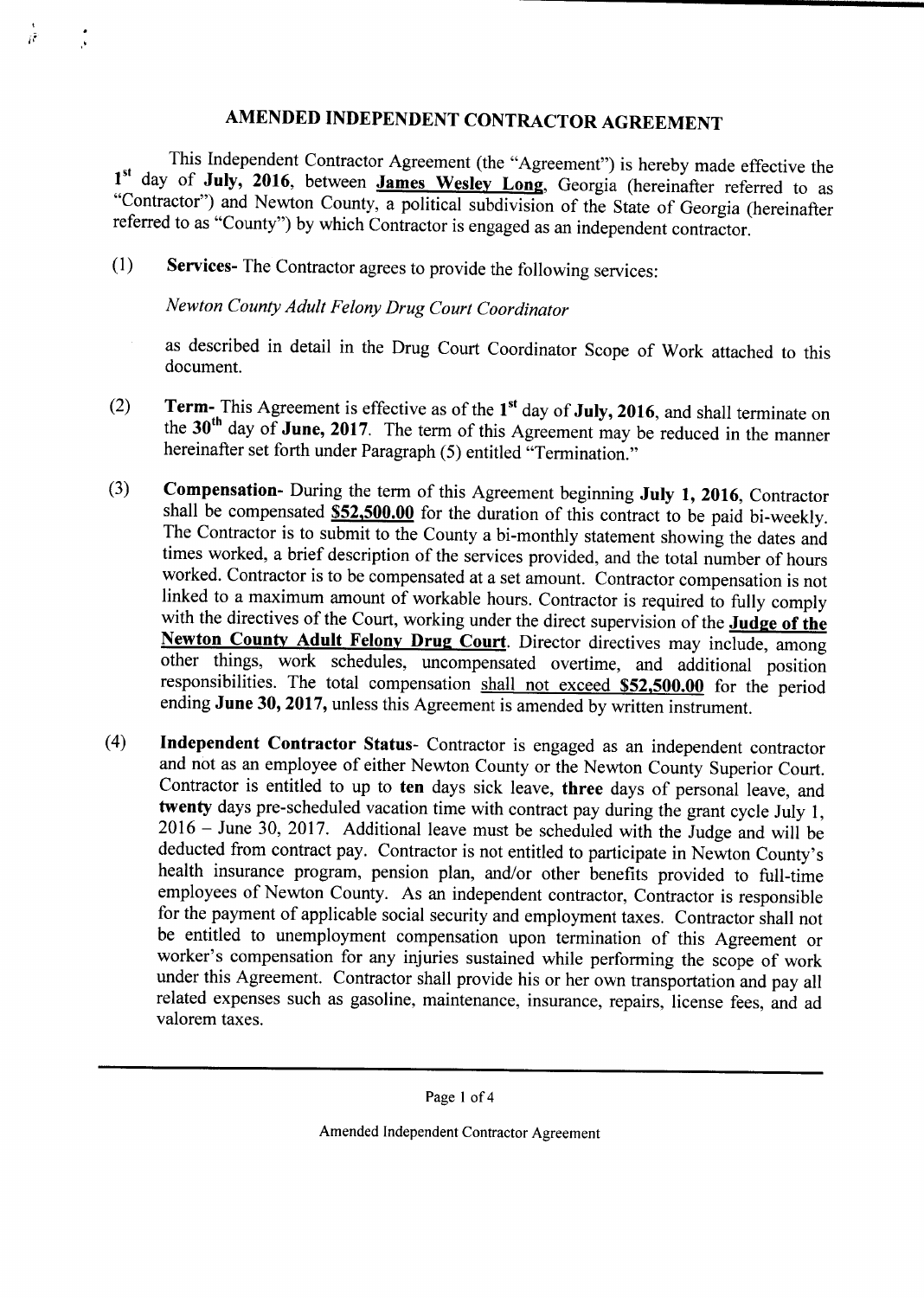5) Termination- Termination for Convenience: Newton County may terminate this Agreement at any time for any reason (or no reason) upon fifteen  $(15)$  days prior written notice. As full compensation under this Agreement, Contractor shall be entitled to compensation earned prior to the date of the notice of termination plus one additional payment of the bi-monthly amount listed in Paragraph 3.

Termination for Cause: This Agreement may be terminated by Newton County immediately and without prior notice for any of the following:

- a) Contractor's failure to perform his or her duties in a competent manner, as determined by the Newton County Adult Felony Drug Court Judge, in his sole discretion;
- b) Contractor's failure to perform the duties assigned, as determined by the Newton County Adult Felony Drug Court Judge, in his sole discretion;
- c) Contractor is charged with <sup>a</sup> felony, crime of moral turpitude, act of fraud or other crime involving dishonesty, or any crime against children;
- d) Contractor violates any applicable duties of confidentially;
- e) Contractor uses any illegal drug; or

 $\tau \hat{\pmb{J}}$ 

 $\mathbf{A}$ 

f) Contractor commits any act or acts that could reflect discredit on or bring disrepute to the County.

As full compensation under this Agreement, Contractor shall be entitled to compensation earned prior to the date of the for cause termination.

6) Integration and Modification- This Agreement represents the sole and entire agreement between the Contractor and the County and all offers, negotiations or agreements between the parties are merged herein.

No modification of the contract is binding unless it is in writing and signed by the parties hereto.

Time is of the essence for this Agreement.

- 7) The execution of this Independent Contractor Agreement hereby rescinds all prior Independent Contractor Agreements entered into by the parties.
- 8) This Amended Independent Contractor Agreement recognizes that the Superior Court budget for the Fiscal Year 2017 includes \$2,500.00 as additional compensation for the Contractor over and above the \$50,000.00 for the Contractor's compensation received by the County pursuant to the terms of <sup>a</sup> grant awarded to the County by the Criminal Justice Coordinating Council for the operation of the Newton County Adult Felony Drug Court. As such, this amendment is retroactive to July 1, 2016.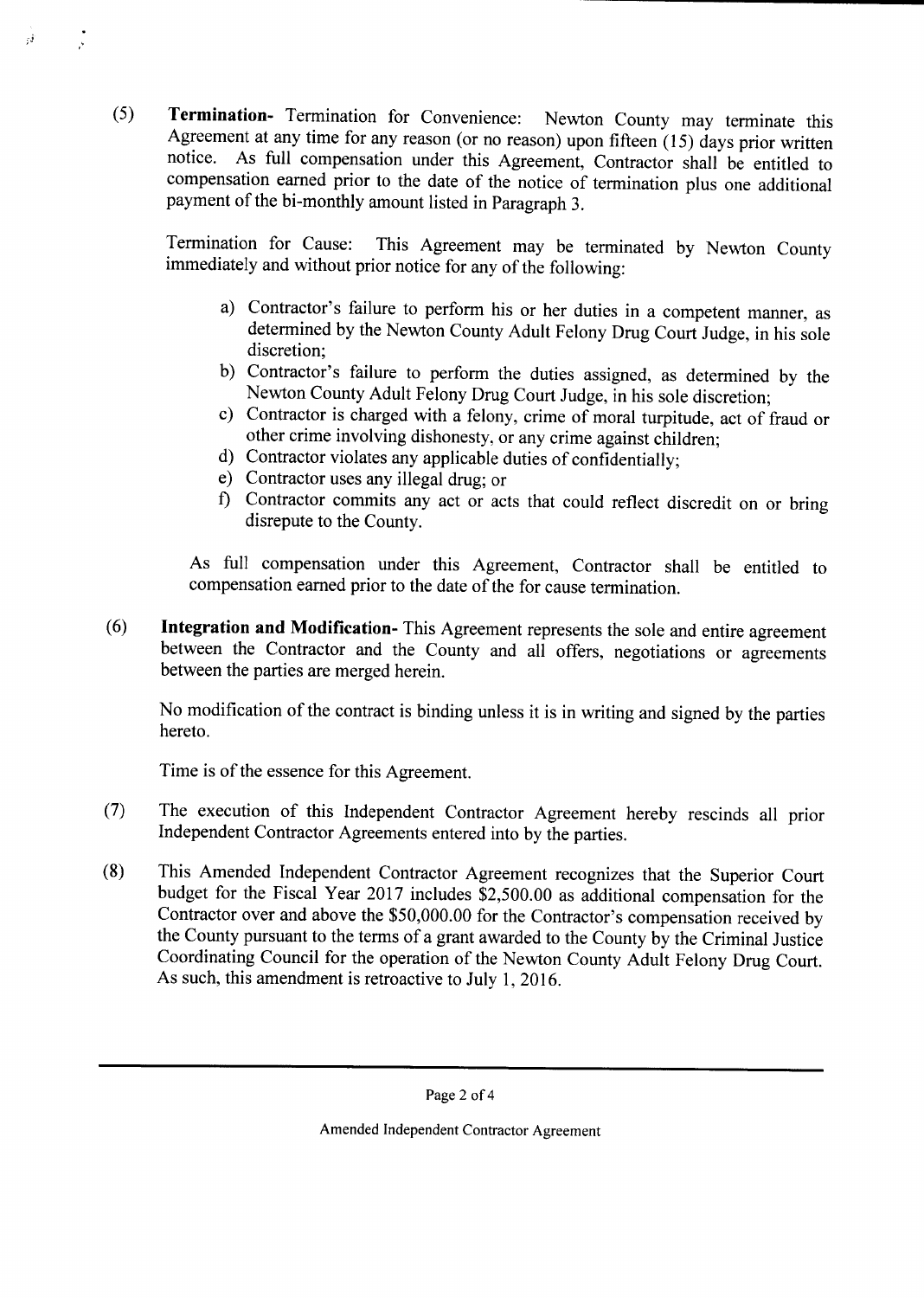IN WITNESS WHEREOF, the parties hereto have executed this Agreement on the  $\leq$  day of  $\leq$  cand  $\leq$  . 20 $\leq$ .

 $\ddot{\cdot}$ 

 $\hat{\mathbf{r}}^{\hat{\mathbf{r}}}$ 

NEWTONCOUNTY  $By:$ 

Keith Ellis, Chairman **Newton County Board of Commissioners** 

**CONTRACTOR James Wesley Long** 

Page 3 of 4

Amended Independent Contractor Agreement